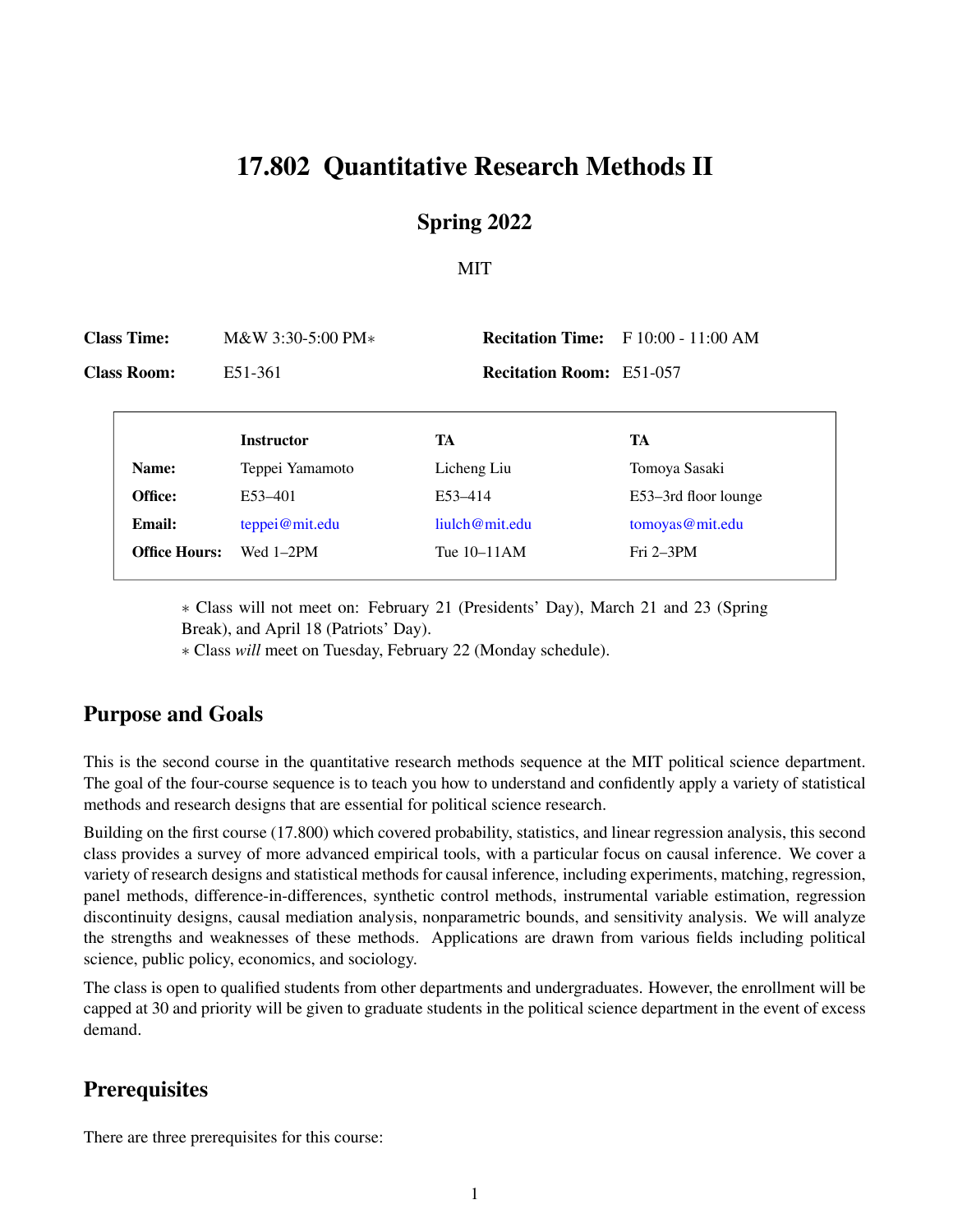- 1. Mathematics: Basic college-level calculus and linear algebra.
- 2. Probability and statistics covered in 17.800 or an equivalent graduate-level course.
- 3. Computing: Familiarity with R (see additional notes on computation below).

For 1 and 3, we expect the level of background knowledge and skills equivalent to what is covered in the department's Math Camp and 17.800. For more information about the Math Camp see:

#### <https://stellar.mit.edu/S/project/mathprefresher/index.html>

## Requirements

The final grades are based on the following items:

• Problem sets (40%): You can only learn statistics by doing statistics. Therefore, the homework for this course is extensive, including weekly homework assignments. The assignments consist of analytical, computational, and data analysis questions. They will usually be assigned on Wednesday after class and due the following Wednesday, prior to lecture. Each problem set will count equally toward the calculation of the final grade. The following additional notes will apply to all problem sets unless otherwise noted.

All sufficiently attempted assignments will be graded on a three-point scale. You will receive a  $\checkmark$  + if you attempt all problems and complete them with only several minor errors;  $a \checkmark$  if you attempt all problems and make either many minor errors or several major mistakes; and a  $\checkmark$  if you make many major mistakes or if you do not attempt some of the problems. In the rare circumstance when you do an exceptionally good job, you may receive a special grade off the scale  $(\sqrt{++})$ .

- No late submission will be accepted, unless you ask for special permission from the instructor in advance of the deadline. (Permission may be granted or not granted, with or without penalty, depending on the specific circumstances.)
- We encourage students to work together on the assignments, but you always need to write your own solutions, and we ask that you make a solo effort at all the problems before consulting others. In particular, you must not simply copy and paste someone else's answers or computer code. *Violation of this policy will be considered an academic integrity issue and processed accordingly to MIT's rules and procedures for such violations*. We also ask that you write the names of your co-workers on your assignments.
- For analytical questions, you should include your intermediate steps, as well as comments on those steps when appropriate. For data analysis questions, include annotated code as part of your answers. All results should be presented so that they can be easily understood.
- Regardless of the grade you receive, you should go through your returned problem sets and read all the comments made by the TAs. Learning from your own mistakes is often the best way to accumulate knowledge and skills efficiently. Even the very best answers to typical problem sets contain several errors from which you can learn a lot. We will also post detailed example solutions on Canvas for each problem set; make sure to go through them as well.
- To encourage you to understand the problem sets which you have had trouble with, you are allowed to redo *one* problem set for a regrade. This redo must be submitted within two weeks of the submission of the original problem set (e.g. if the problem set were due 2/14, the grade would be received on or before 2/21, and the redo would be due 2/28). Please notify a TA that you intend to resubmit your problem set as soon as possible. Solutions *must be in your own language and annotated code* (i.e. do not just copy and paste from the solution set).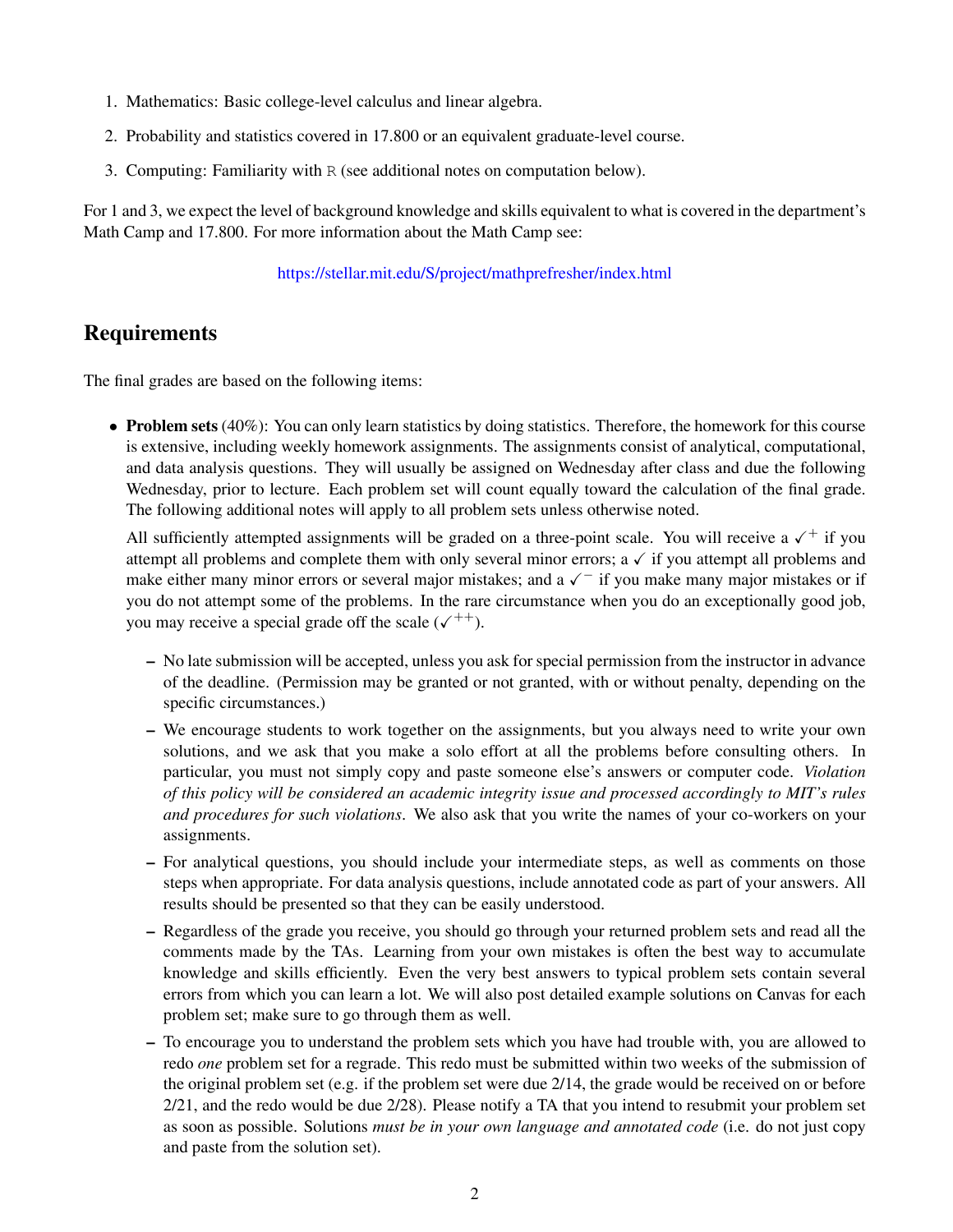- *•* Quizzes (15%): Three closed-book, 30 minute quizzes will take place on February 28, March 28, and April 25 during the regular class time.
- **Project** (35%): The final project will be a short research paper which typically applies a method learned in this course to an empirical problem of your substantive interest. The paper should be around 10 pages in length and look like an empirical journal article *minus* literature review and lengthy theoretical motivations. That is, the paper should start with a *concise* statement of your research question, followed by description of data, empirical strategy, results, and conclusions. You also need to submit a copy of your analysis code. Students are free to choose any topic they want, as long as they have a clear research question that concerns causality. Projects co-authored with another student are generally encouraged. However, you should be mindful of the solo-authorship requirement for your second-year paper, if you are a first-year Ph.D. student in political science and you intend to use your project as a basis for your second year paper. Replication papers are accepted as long as they go beyond the original analysis in some significant way by applying techniques learned in the course.

Students need to meet the following milestones for their project:

- February to early March: Start thinking about possible topics, exploring data sources, and running simple analyses on acquired data sets. To guide your thoughts, we will post a short list of readings that exemplify empirical studies using the main research designs and statistical methods covered in the course. You are encouraged to skim the listed articles to get the sense of what these methods are and whether they will be useful for answering empirical questions of your interest. Once you think you have a promising idea, go ahead and read more on the methods from the full reading list provided at the end of this syllabus. You should also run your ideas by the TAs and instructor during their office hours and after classes/recitations to obtain their reactions.
- March 14: Turn in a **brief description of your proposed project**. By this date you need to have acquired the data you plan to use and completed a descriptive analysis of the data (e.g. simple summary statistics, crosstabs and plots). Your proposal should be no more than 2 pages, with tables and graphs included in an appendix.
- March 28 to April 1: Meet with the instructor to discuss your proposal. We will set up a Doodle poll to assign you to a 20-minute meeting slot. You may be asked to revise the proposal and resubmit within one to two weeks of the meeting.
- May 2, 4 and 9: Students will give presentations during the regular class time. Presentations should be approximately 10 minutes in length (determined based on the class size, but time limits will be strictly enforced) and will be oral accompanied by electronic slides, much like presentations at major academic conferences such as APSA and MPSA. Performance will be counted toward the class participation grade (see below).
- $-$  May 9: **Paper due**. Turn in the final version of your paper by the end of the day. Extension up to a week may be permitted on a case-by-case basis after emailing the instructor.
- Participation and presentation (10%): Students are strongly encouraged to ask questions and actively participate in discussions during lectures and recitation sessions (and piazza) .

In addition, the syllabus lists **required readings** for every week. This required reading should be completed prior to lecture in a given week. Students are expected to read the material very carefully. You may even find it helpful to read the material multiple times. The syllabus also lists suggested readings; once you have decided on a focus for your project, you should consider the relevant suggested readings very closely.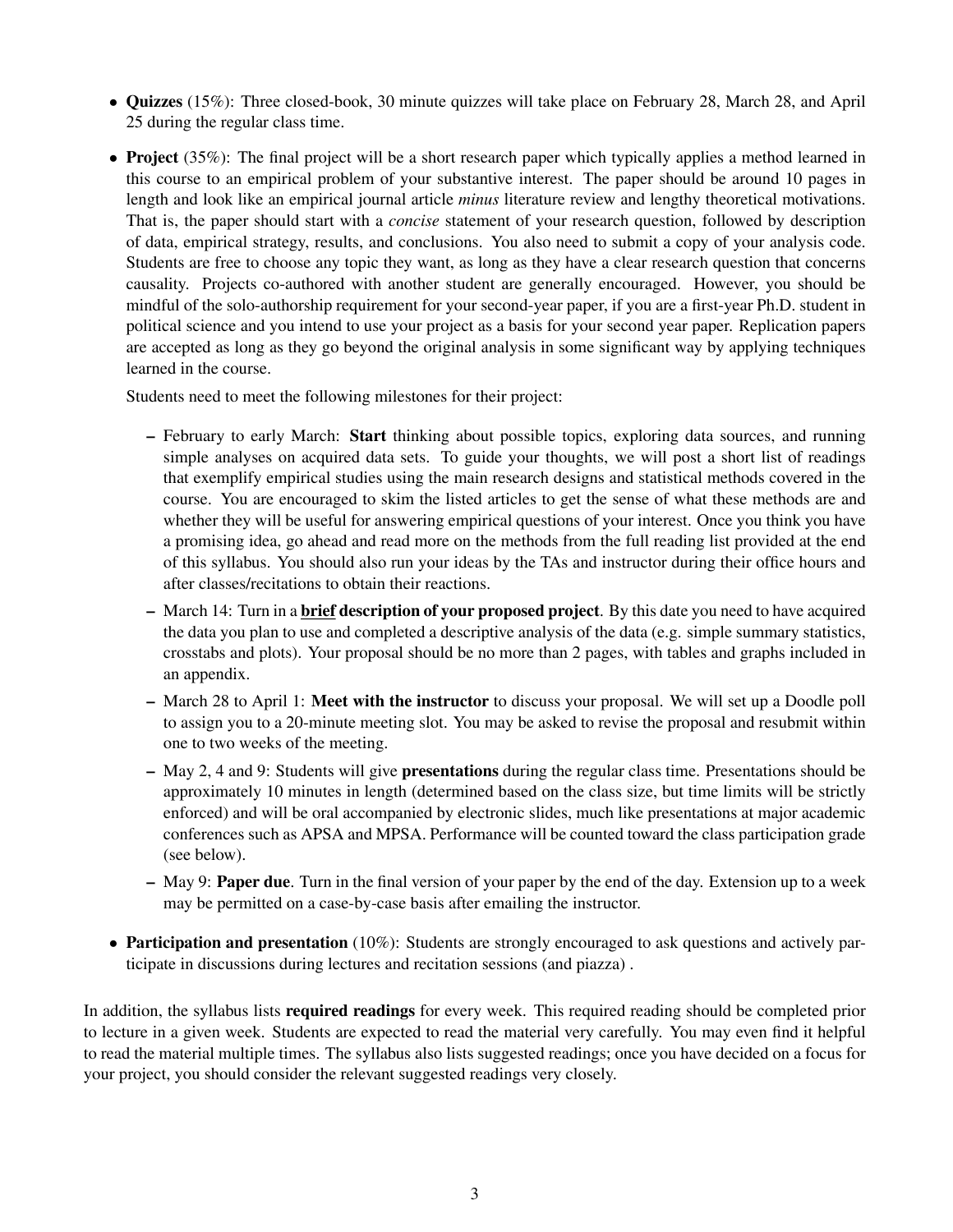## Recitation Sessions

Recitation sessions will be held in E51-057 on Fridays 10:00-11:00 AM. Sessions will cover various topics, including review of lecture material, hints on problem set questions, and help with computing issues. The TAs will run the sessions and can give more details. Attendance is very strongly encouraged.

## Course Website

You can find the Canvas website for this course at:

<https://canvas.mit.edu/courses/12901>

We will distribute course materials, including readings, lecture slides and problem sets, on this website.

### Questions about Course Materials

In this course, we will utilize an online discussion board called *Piazza*. This is a question-and-answer platform that is easy to use and designed to get you answers to questions quickly. We encourage you to use the Piazza Q&A board when asking questions about lectures, problem sets, and other class materials outside of recitation sessions and office hours. You can sign up to the Piazza course page either directly from the below address or the link posted on the Canvas course website (there are also free Piazza apps for Android and iOS devices):

#### <https://piazza.com/class/kz2apidel4h5bs>

Using Piazza will allow you to see and learn from questions others have. Both the TAs and the instructor will check the board at regular times each day and answer questions posted, but everyone else is also encouraged to contribute to the discussion. *Your respectful and constructive participation on the forum will count toward your class participation grade.* Finally, please do not email your questions directly to the instructors or TAs (unless they are of a personal nature) — we will not answer them!

### Books

- Required books: We will read chapters from the following books, which we strongly recommend that you purchase (they are *relatively* cheap; about \$100 total). The books can be purchased at online bookstores (e.g. Amazon) and are generally available in the library.
	- Angrist, Joshua D. and Jo¨rn-Steffen Pischke. 2008. *Mostly Harmless Econometrics: An Empiricist's Companion*. Princeton University Press.
	- Morgan, Stephen L. and Christopher Winship. 2014. *Counterfactuals and Causal Inference: Methods and Principles for Social Research*, 2nd ed. Cambridge University Press.
	- Gerber, Alan S., and Donald P. Green. 2012. *Field Experiments*. W. W. Norton.

Additionally, we will assign several book chapters and journal articles as required readings (see the reading list below). We will post either their scanned copies or links to electronic versions on Stellar.

• Recommended books: These books cover particular sections of the course more in depth and are recommended for your reference, particularly if the sections are directly relevant for your final project.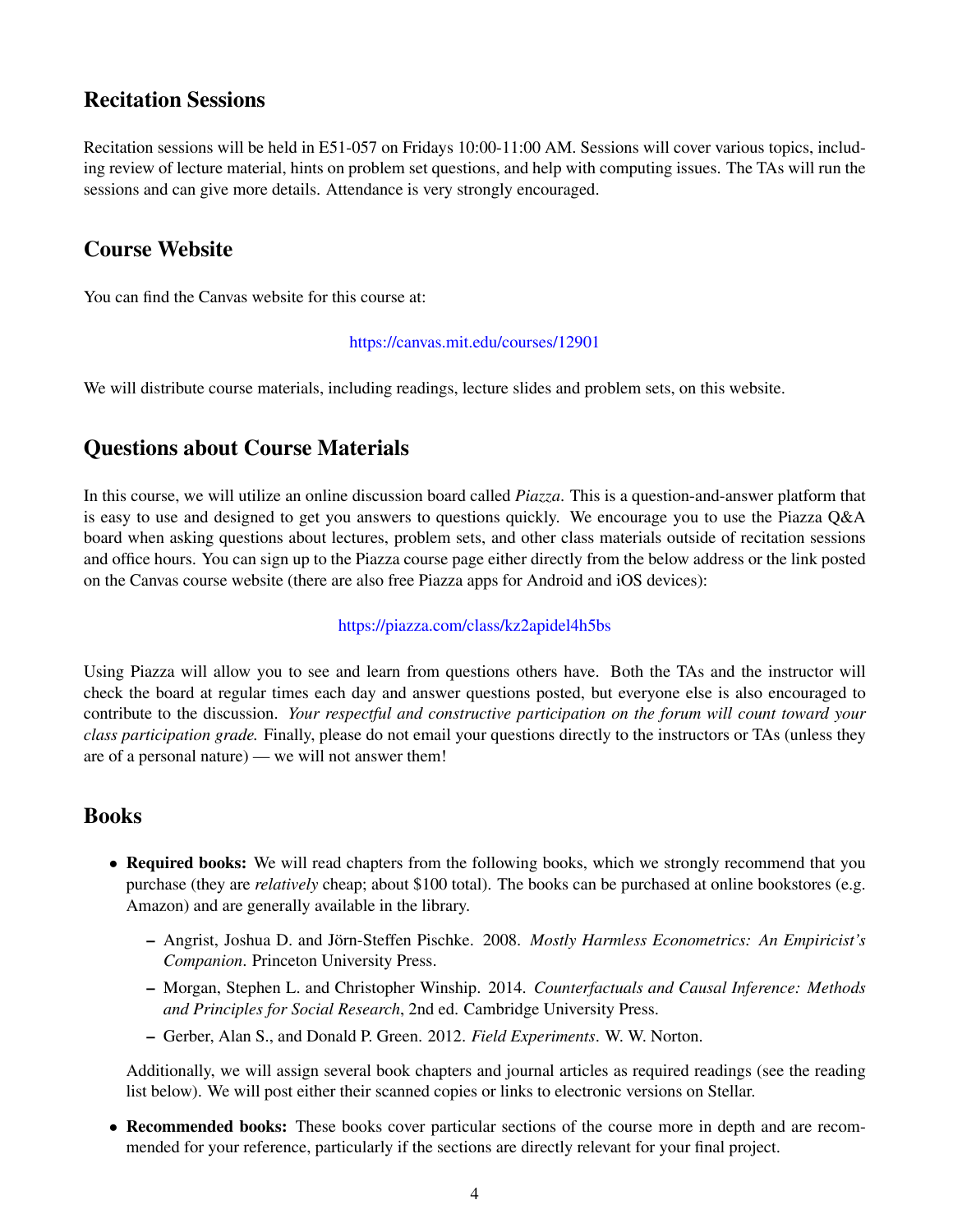- Imbens, Guido W. and Donald B. Rubin. 2015. *Causal Inference for Statistics, Social, and Biomedical Sciences: An Introduction*. New York: Cambridge University Press.
- Pearl, Judea. 2009. *Causality: Models, Reasoning, and Inference*. New York: Cambridge University Press. 2nd edition.
- Pearl, Judea, Madelyn Glymour, and Nicholas P. Jewell. *Causal Inferene in Statistics: A Primer*
- Rosenbaum, Paul R. 2009. *Design of Observational Studies*. Springer Series in Statistics.
- Wooldridge, Jeffrey M. 2002. Econometric Analysis of Cross Section and Panel Data. MIT Press.

## Computation

We teach this course in  $\mathbb{R}$ , an open-source st[atis](http://www.r-project.org/)tical computing environment that is very widely used in statistics and political science. We assume some familiarity with R and we cannot provide introductions to the programming language. That said, we are happy to point to R resources and provide advice on how to improve your programming skills.

You can download it for free from www.r-project.org. We recommend that you use the [RStudio](http://www.r-project.org/) IDE (integrated development environment) to work with R, which can be downloaded for free from http://www.rstudio.com.

The web provides many great tutorials and resources to learn R: This list is a good list to start. A quick nice way to start you off is the R tutorial created by *Data Camp*: here. R runs on a wide variety of UNIX-based [platform](https://www.datacamp.com/courses/free-introduction-to-r)s (including Mac OS X), Windows and Linux – you can download and use it even if your computer is 10 years old.

### Topics and Readings

Required readings are marked with a  $(\star)$  and are in **bold**.

## 1 Introduction

– Overview, course requirements, course outline

## 2 Statistical Models for Causal Analysis

- Causality as counterfactuals
- Potential outcomes
- The Fundamental Problem of Causal Inference
- Identification and estimation
- Causal estimands
- Interference
- Causal graphs and other causal models
- Sufficient component causes

*Readings: Basics*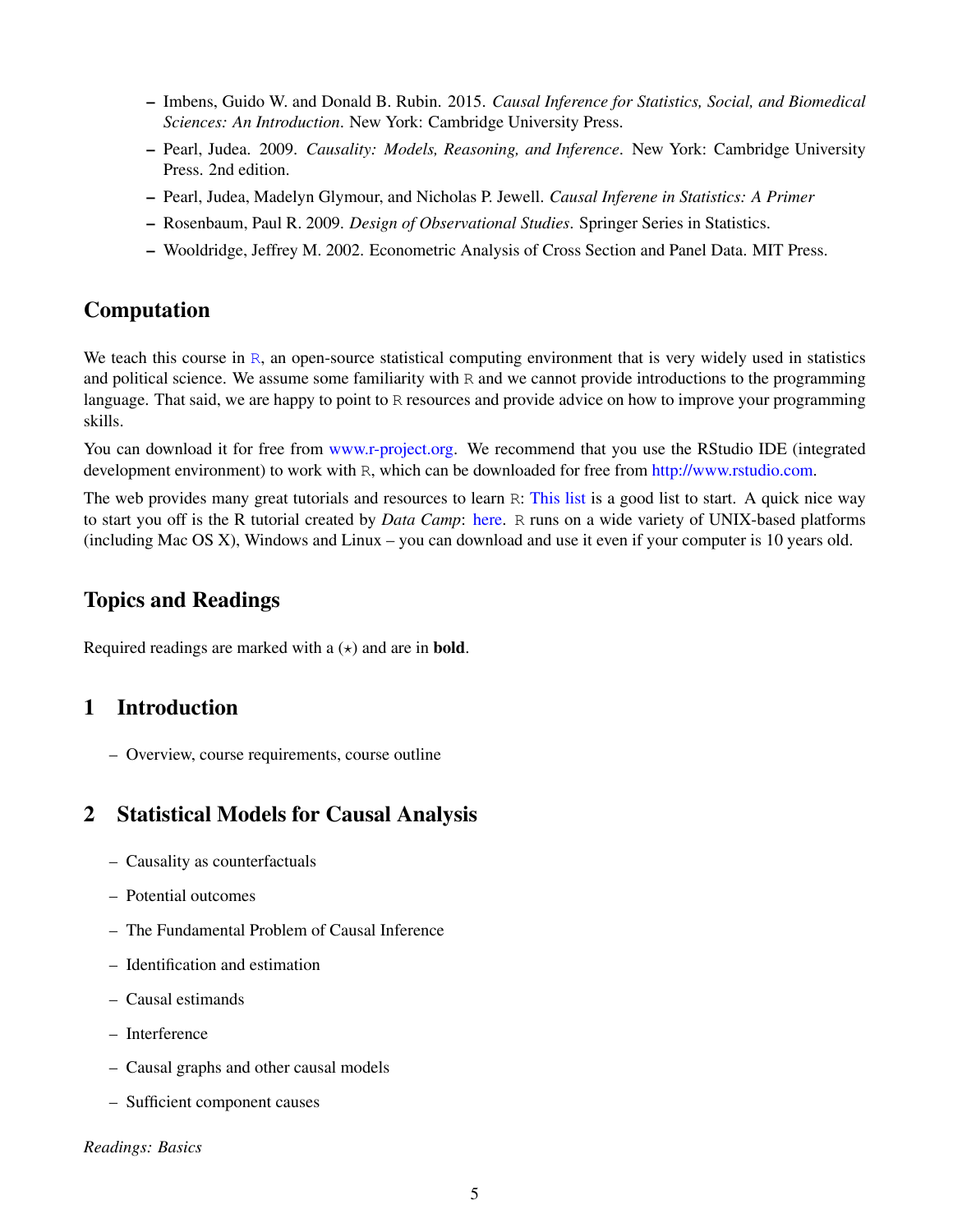- Morgan and Winship: Chapters 1, 2 and 3.  $(\star)$
- Angrist and Pischke: Chapter 1.  $(\star)$
- *•* Sekhon, Jasjeet S. 2004. ["Quality](http://journals.cambridge.org/abstract_S1537592704040150) Meets Quantity: Case Studies, Conditional Probability and Counterfactuals." *Perspectives on Politics* 2(2): 281-293.

#### *Readings: Potential Outcomes*

*•* Holland, Paul W. 1986. "Statistics and Causal Inference." *Journal of the American Statistical [Association](http://www.jstor.org/stable/2289064)* 81(396): 945-960.

#### *Readings: Causal Graphs*

- *•* Pearl, Judea. 1995. "Causal Diagrams for Empirical Research." *[Biometrika](http://www.jstor.org/stable/2337329)*, 82(4): 779-710.
- *•* Pearl, Judea. 2009. "Causal Inference in Statistics: An [Overview."](http://projecteuclid.org/euclid.ssu/1255440554) *Statistics Surveys*, 3: 96-146.

### *Readings: Alternative Causal Models*

*•* Dawid, A. P. 2000. "Causal Inference Without [Counterfractuals](http://www.jstor.org/stable/2669377) (with discussion)." *Journal of the American Statistical Association*, 95(450): 407-424.

## 3 Randomized Experiments

### 3.1 Identification and Estimation

- Identification of Causal Effects under Randomization
- Covariate adjustment
- Blocking
- Practical considerations

#### *Readings: Theory*

- Angrist and Pischke: Chapter 2.  $(\star)$
- Gerber and Green: Chapters 2, 3 and 4.  $(\star)$
- Neyman, Jerzy. 1923 [1990]. "On the Application of [Prob](http://www.jstor.org.libproxy.mit.edu/stable/2245382?seq=1)ability Theory to Agricultural Experiments. Essay on Principles. Section 9." *Statistical Science* 5(4): 465-472. Trans. Dorota M. Dabrowska and Terence P. Speed.
- *•* Freedman, D. A. 2008. "On Regression Adjustments to [Experimental](http://www.sciencedirect.com/science/article/pii/S019688580700005X) Data." *Advances in Applied Mathematics*, 40: 180-193.
- *•* Lin, Winston. 2013. "Agnostic [Notes](http://arxiv.org/pdf/1208.2301.pdf) on Regression Adjustments to Experimental Data: Reexamining Freedman's Critique." *Annals of Applied Statistics*. 7(5): 295-318.
- Aronow, Peter M., Dean Eckles, Cyrus Samii, and Stephanie Zonszein. 2020. ["Spillover](https://arxiv.org/abs/2001.05444) Effects in Experimental Data." *Working paper*.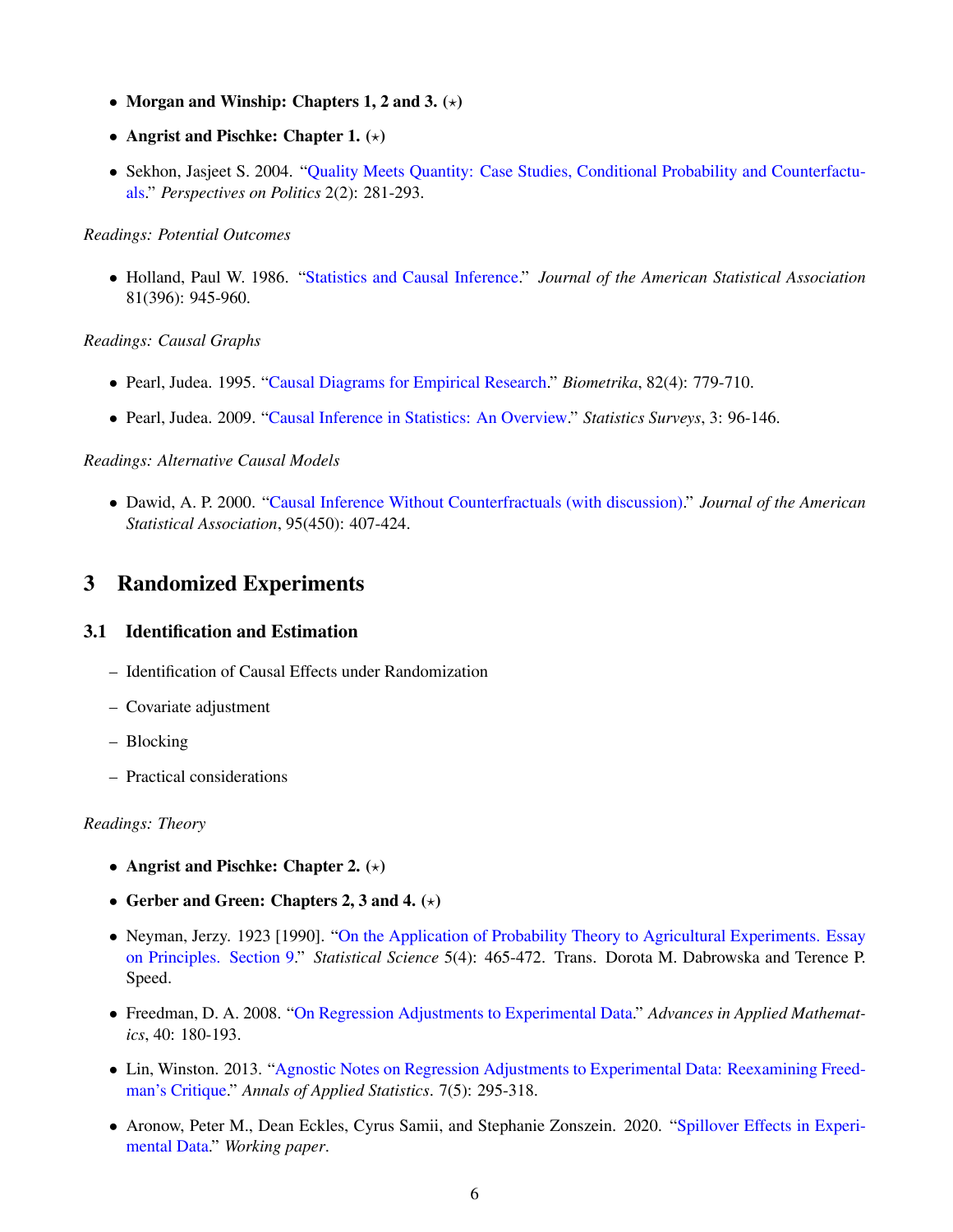#### *Readings: Field Experiments*

- *•* Gerber, Alan S., Donald P. Green and Christopher W. Larimer. 2008. "Social Pressure and Voter Turnout: Evidence from a Large Scale Field Experiment." *American Political Science Review* 102(1): 1-48.  $(*)$
- Michelitch, Kristin. 2015. "Does Electoral Competition Exacerbate Interethnic or [Interpartisan](https://doi.org/10.1017/S0003055414000628) Economic Discrimination? Evidence from a Field Experiment in Market Price Bargaining." *American Political Science Review* 109(1): 43-61.
- *•* Olken, Benjamin. 2007. "Monitoring Corruption: Evidence from a Field [Experiment](http://www.journals.uchicago.edu/doi/abs/10.1086/517935) in Indonesia." *Journal of Political Economy* 115(2): 200-249.
- Wantchekon, Leonard. 2003. "Clientelism and Voting Behavior: Evidence from a Field [Experiment](http://www.jstor.org/stable/25054228) in Benin." *World Politics* 55(3), April: 399-422.
- *•* Sands, Melissa and Daniel de Kadt. 2019. "Local exposure to [inequality](https://osf.io/preprints/socarxiv/9ktg2/) among the poor increases support for taxing the rich." *SoxArXiv Papers*.
- *•* Chen, Jidong, Jennifer Pan, and Yiqing Xu. 2015. "Sources of Authoritarian [Responsiveness:](https://onlinelibrary.wiley.com/doi/full/10.1111/ajps.12207) A Field Experiment in China." *American Journal of Political Science* 60(2).
- Broockman, David and Joshua Kalla. 2016. "Durably reducing [transphobia:](https://science.sciencemag.org/content/352/6282/220) A field experiment on door-todoor canvassing." *Science* 352(6282): 220-224.

#### *Readings: Natural Experiments*

- Chattopadhyay, Raghabendra and Esther Duflo. 2004. "Women as Policy Makers: [Evidence](http://www.jstor.org/stable/3598894) from a Randomized Policy Experiment in India." *Econometrica*, 72(5): 1409-1443.
- *•* Hyde, Susan D. 2007. "The Observer Effect in International Politics: Evidence from a Natural [Experiment."](http://muse.jhu.edu/journals/world_politics/v060/60.1.hyde.html) *World Politics* 60(1): 37-63.
- Ferraz, Claudio, and Federico Finan. 2008. "Exposing Corrupt Politicians: The [Effec](https://www.jstor.org/stable/25098913)ts of Brazil's Publicly Released Audits on Electoral Outcomes." *Quarterly Journal of Economics* 123(2): 703-45.
- *•* Washington, Ebonya L. (2008). "Female Sociali[zation:](http://www.jstor.org.libproxy.mit.edu/stable/29729973) How Daughters Affect Their Legislator Fathers' Voting on Women's Issues." *The American Economic Review*, 98(1), 311-332.
- *•* Dunning, Thad. 2012. *Natural Experiments in the Social Sciences: A Design-Based Approach*. New York: Cambridge University Press.

#### *Readings: Non-technical Overviews or Controversies*

- *•* Deaton, Angus and Nancy Cartwright. 2018. "Understanding and [misunderstanding](https://www.sciencedirect.com/science/article/pii/S0277953617307359) randomized controlled trials." *Social Science & Medicine* 210: 2-2.
- I[m](https://www.sciencedirect.com/science/article/abs/pii/S0277953618301953)bens, Guido. 2018. "Understanding and misunderstanding randomized controlled trials: A commentary on Deaton and Cartwright." *Social Science & Medicine* 210: 50-52.
- *•* Ravallion, Martin. 2018. "Should the Randomistas (Continue to) Rule?" *Center for Global [Development](https://www.cgdev.org/sites/default/files/should-randomistas-continue-rule-revised-jan-2019.pdf) Working Paper*.
- Green, Donald P., Peter M. Aronow, and Mary C. McGrath. 2012. "Field [Experiments](http://www.tandfonline.com/doi/abs/10.1080/17457289.2012.728223) and the Study of Voter Turnout." *Journal of Elections, Public Opinion & Parties*: 1-22.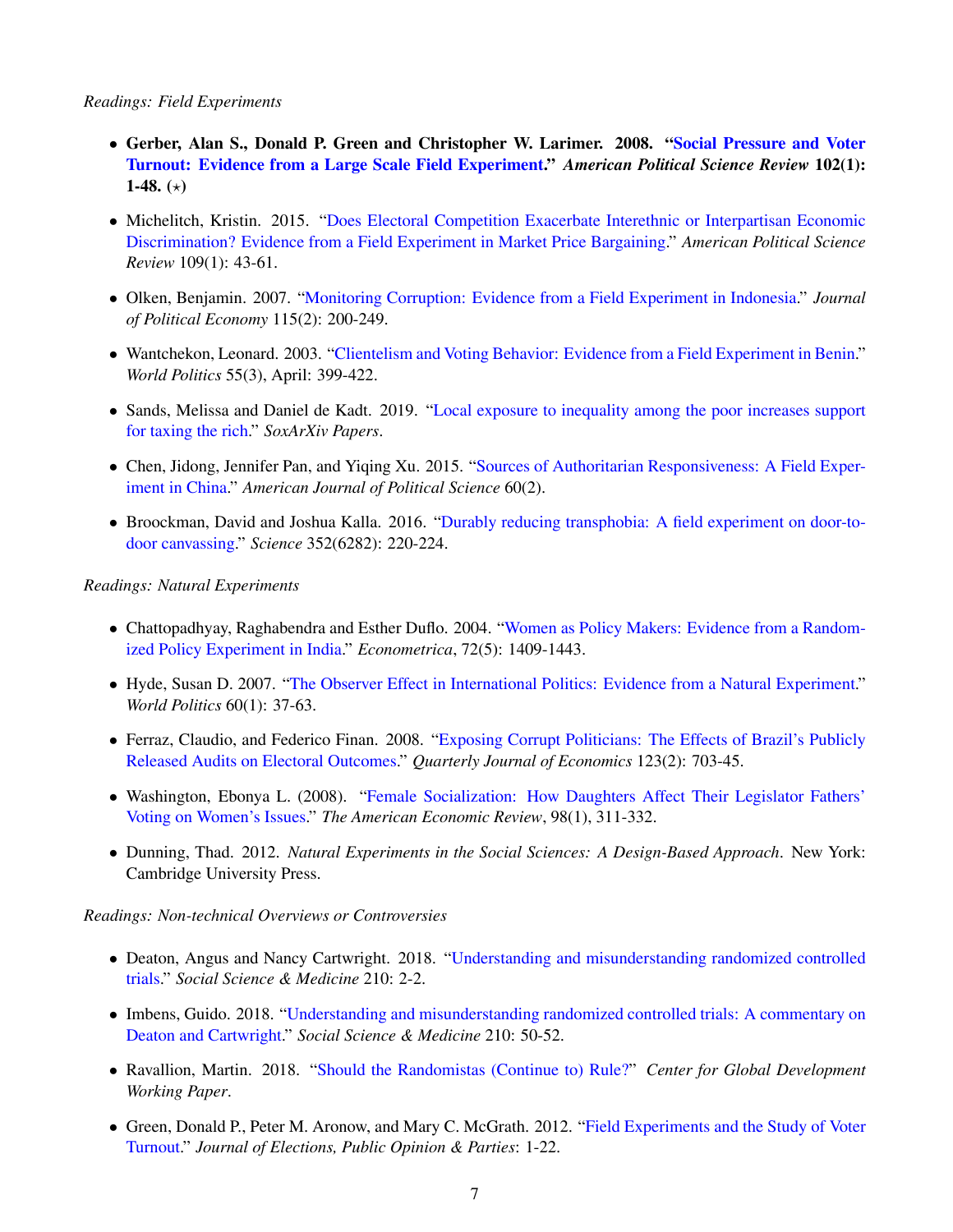*Readings: Implementation and Practical Guides*

- Blair, Graeme, Jasper Cooper, Alexander Coppock, and Macartan [Humphreys.](https://www.cambridge.org/core/journals/american-political-science-review/article/declaring-and-diagnosing-research-designs/3CB0C0BB0810AEF8FF65446B3E2E4926) 2019. "Declaring and Diagnosing Research Designs." *American Political Science Review* 113:838-859.
- Bloom, Howard S. 2008. "The Core Analytics of Randomized [Experiments](https://sk-sagepub-com.libproxy.mit.edu/reference/the-sage-handbook-of-social-research-methods/n9.xml) for Social Research." In The SAGE Handbook of Social Research Methods, eds. Pertti Alasuutar, Leonard Bickman, and Julia Brannen. London: SAGE.
- Bruhn, Miriam, and David McKenzie. 2009. "In Pursuit of Balance: [Randomization](https://www-jstor-org.libproxy.mit.edu/stable/25760187) in Practice in Development Field Experiments." *American Economic Journal: Applied Economics* 1(4): 200-232.
- *•* Coppock, Alexander. 2020. ["Visualize](https://alexandercoppock.com/coppock_2020.pdf) as You Randomize: Design-Based Statistical Graphs for Randomized Experiments." *Prepared for inclusion in Advances in Experimental Political Science, James N. Druckman and Donald P. Green, eds.*.
- Duflo, Esther, Rachel Glennerster, and Michael Kremer. 2006. "Using [Randomization](http://papers.ssrn.com/sol3/papers.cfm?abstract_id=951841) in Development Economics: A Toolkit." *Handbook of Development Economics*.
- *•* Glennerster, Rachel and Kudzai Takavarasha. 2013. *Running Randomized Experiments: A Practical Guide*. Princeton University Press.
- MIT Committee on the Use of Humans as Experimental Subjects (COUHES) [http://web.mit.edu/committees/couhes/.](http://web.mit.edu/committees/couhes/)

### 3.2 Inference

- Variance estimation under the Neyman model
- Clustered designs
- Randomization inference
- Bootstrap
- Power analysis

#### *Readings: Theory*

- Angrist and Pischke: Chapter 8.1  $(\star)$
- *•* Fisher, Ronald Aylmer. 1966 [1935]. *The Design of Experiments*. Edinburgh; London: Oliver and Boyd. Part II.  $(\star)$
- *•* Efron, Bradley, and R. J. Tibshirani. 1993. *An Introduction to the Bootstrap.* New York: Chapman and Hall/CRC. Chapters 2 and 6.  $(\star)$
- *•* Rosenbaum, Paul R. 2010. *Design of Observational Studies*. Springer. Chapter 2.
- Athey, Susan and Guido Imbens. 2017. "Chapter 3 The Econometrics of Randomized [Experiments."](https://www.sciencedirect.com/science/article/pii/S2214658X16300174#!) *Handbook of Economic Field Experiments* 1:73-140.
- Abadie, A. and Athey, S. and Imbens, G., and [Wooldridge,](https://arxiv.org/abs/1710.02926) J. "When Should You Adjust Standard Errors for Clustering?". *Working Paper*.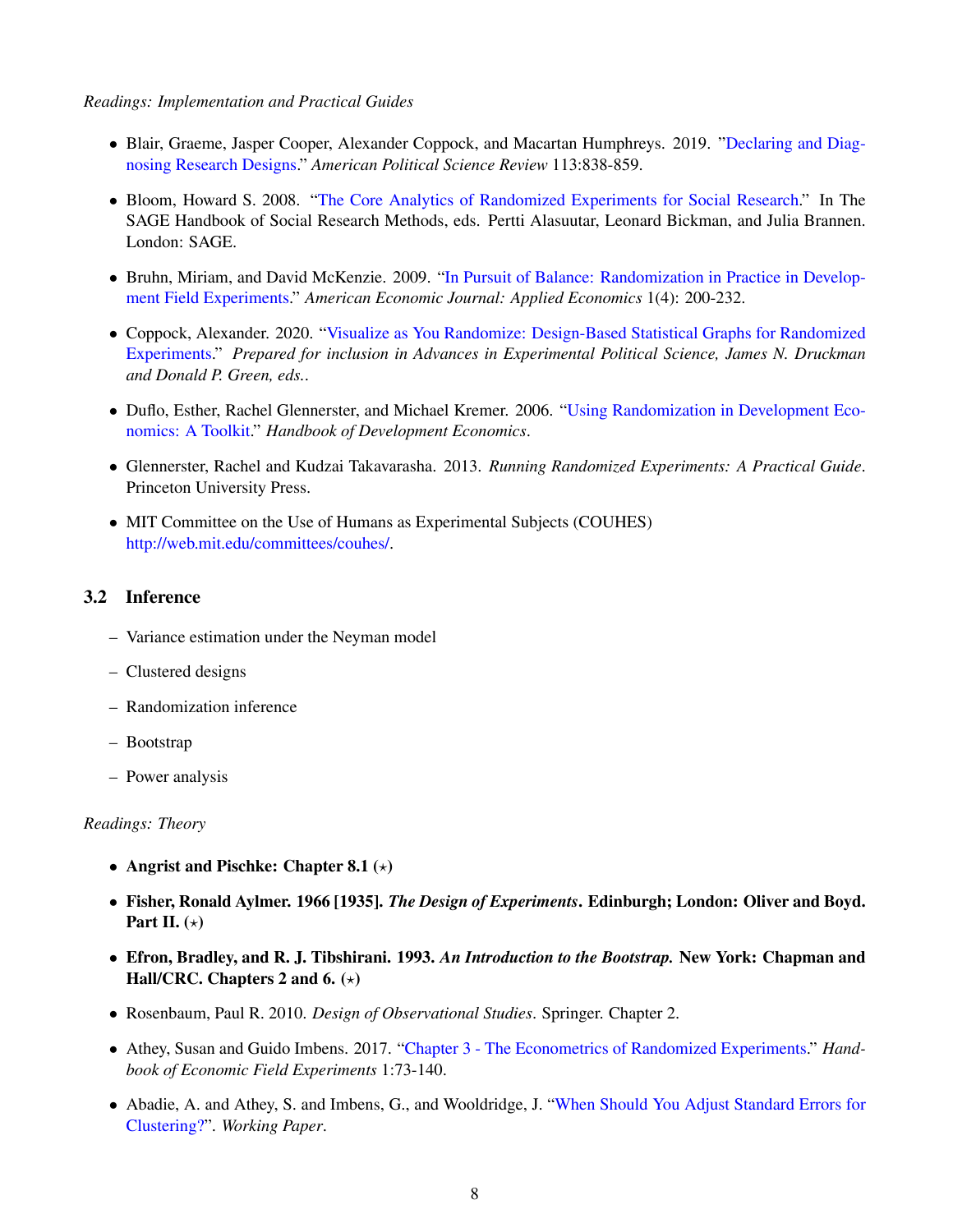*•* Abadie, Alberto, Susan Athey, Guido W. Imbens, and Jeffrey M. Wooldridge. 2019. "Sampli[ng-based](https://arxiv.org/pdf/1706.01778.pdf) vs. Design-based Uncertainty in Regression Analysis." *Working paper*.

#### *Readings: Application*

- Ho, D. E. and K. Imai. 2006. "Randomization Inference with Natural [Experiments:](http://imai.princeton.edu/research/files/fisher.pdf) An Analysis of Ballot Effects in the 2003 California Recall Election." *Journal of the American Statistical Association*, 101(475): 888-900.
- Young, Alwyn. 2018. "Channeling Fisher: [Randomization](https://academic.oup.com/qje/article/134/2/557/5195544) Tests and the Statistical Insignificance of Seemingly Significant Experimental Results." *The Quarterly Journal of Economics* 134(2):557-598.

## 4 Observational Studies

### 4.1 Identification

- Selection on observables
- Post-treatment bias
- Subclassification

#### *Readings*

- Morgan and Winship: Chapter 4.  $(\star)$
- *•* Rubin, Donald B. 2008. "For Objective Causal Inference, Design Trumps [Analysis."](http://www.jstor.org.libproxy.mit.edu/stable/30245110?seq=1#page_scan_tab_contents) *Annals of Applied Statistics* 2(3): 808-840.
- *•* Rosenbaum, Paul R. 2002. Observational Studies. Springer-Verlag. 2nd edition. Chapter 3.
- Rosenbaum, Paul R. 1984. "The Consquences of [Ad](http://faculty.washington.edu/peterg/Vaccine2006/articles/Rosenbaum1984.pdf)justment for a Concomitant Variable That Has Been Affected by the Treatment." *Journal of the Royal Statistical Society*. Series a (General), 147(5), 656-666.
- *•* Montgomery, Jacob M., Brendan Nyhan, and Michelle Torres. 2018. "How conditioning on post-treatment variables can ruin your experiment and what to do about it." *American Journal of Political Science* 62(3).
- Cochran, W. G. 1968. The [Effectiveness](http://www.jstor.org/stable/2528036) of Adjustment by Subclassification in Re-moving Bias in Observational Studies, *Biometrics*, vol. 24: 295-313.

### 4.2 Matching and Weighting

- Covariate matching
- Balance checking
- Propensity scores

#### *Readings: Theory*

• Morgan and Winship: Chapter 5.  $(\star)$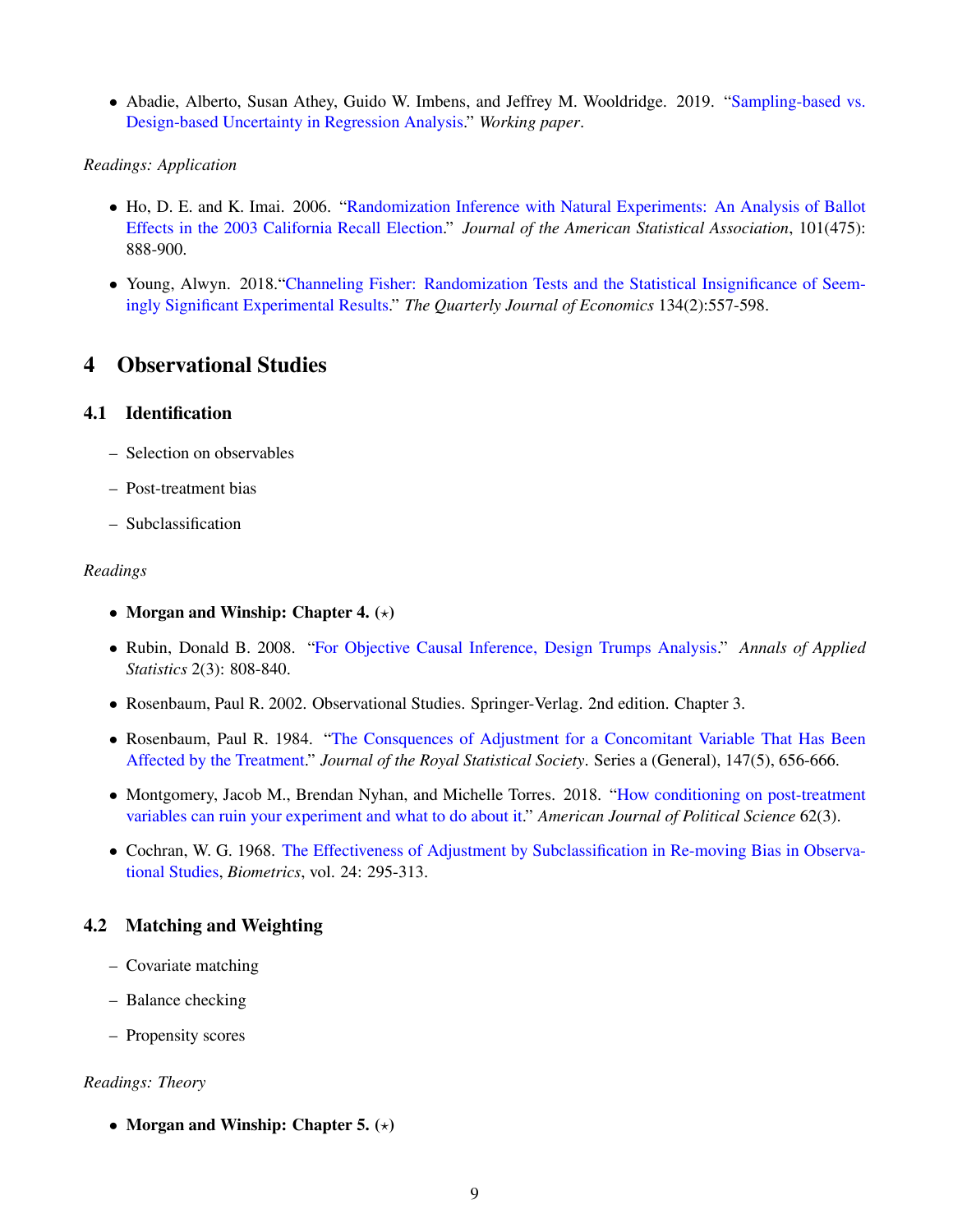- Ho, Daniel E., Kosuke Imai, Gary King, and Elizabeth A. Stuart. 2007. "Matching as Nonparametric Preprocessing for Reducing Model Dependence in Parametric Causal Inference." *Political Analysis* 15: 199-236.
- *•* Stuart, Elizabeth A. 2010. "Matching Methods for Causal [Inference:](http://projecteuclid.org/euclid.ss/1280841730) A Review and a Look Forward." *Statistical Science* 25(1):1-21.
- Imbens, Guido W. 2004. [Nonparametric](http://www.mitpressjournals.org/doi/abs/10.1162/003465304323023651) Estimation of Average Treatment Effects under Exogeneity: A Review. *Review of Economics and Statistics* 86 (1): 4-29.
- Abadie, Alberto and Guido W. Imbens. 2006. Large Sample [Properties](https://www.jstor.org/stable/3598929) of Matching Estimators for Average Treatment Effects, *Econometrica* 74: 235-267.
- Abadie, Alberto, and Guido W. Imbens. 2011. ["Bias-Corrected](https://www-jstor-org.libproxy.mit.edu/stable/25800774) Matching Estimators for Average Treatment Effects." *Journal of Business & Economic Statistics* 29(1): 1-11.
- *•* Imai, K., and D. A. van Dyk. 2004. Causal Inference With General [Treatment](http://amstat.tandfonline.com/doi/abs/10.1198/016214504000001187) Regimes. *Journal of the American Statistical Association*, 99(467), 854–866.
- *•* Rubin, Donald. 2006. *Matched Sampling for Causal Effects*. Cambridge University Press. Chapters 3, 4, 5, 10, 11 and 14.
- Hirano, K., Imbens, G. W., and Ridder, G. 2003. Efficient [Estimation](http://scholar.harvard.edu/imbens/files/efficient_estimation_of_average_treatment_effects_using_the_estimated_propensity_score.pdf) of Average Treatment Effects Using the Estimated Propensity Score. *Econometrica*, 71(4), 1161-1189.
- Hainmueller, Jens. 2012. Entropy Balancing for Causal Effects: A Multivariate [Reweighting](http://pan.oxfordjournals.org/content/20/1/25) Method to Produce Balanced Samples in Observational Studies. *Political Analysis* 20 (1): 25-46.
- Glynn, Adam, and Kevin Quinn. 2010. An [Introduction](http://pan.oxfordjournals.org/content/18/1/36) to the Augmented Inverse Propensity Weighted Estimator. *Political Analysis* 18(1): 36-56.

#### *Readings: Applications*

- *•* Blattman, Christopher. 2009. From Violence to Voting: War and Political [Participation](http://www.journals.cambridge.org/abstract_S0003055409090212) in Uganda. *American Political Science Review* 103 (2): 231-247. ( $\star$ )
- Lyall, Jason. 2010. Are [Co-Ethnics](http://journals.cambridge.org/action/displayFulltext?type=1&pdftype=1&fid=7449380&jid=PSR&volumeId=104&issueId=01&aid=7449372) More Effective Counter-Insurgents? Evidence from the Second Chechen War. *American Political Science Review*, 104:1 (February 2010): 1-20.
- Gordon, Sanford and Gregory Huber. 2007. The Effect of Electoral Competitiveness on [Incumbent](https://www-nowpublishers-com.libproxy.mit.edu/article/Details/QJPS-6035) Behavior. *Quarterly Journal of Political Science* 2(2): 107-138.
- Eggers, Andrew and Jens [Hainmueller.](http://journals.cambridge.org/action/displayAbstract?fromPage=online&aid=6648216&fileId=S0003055409990190) 2009. MPs for Sale? Estimating Returns to Office in Post-War British Politics. *American Political Science Review*. 103 (4): 513-533.
- Gilligan, Michael J. and Ernest J. Sergenti. 2008. Do UN [Interventions](http://nowpublishers.com/article/Details/QJPS-7051) Cause Peace? Using Matching to Improve Causal Inference. *Quarterly Journal of Political Science* 3 (2): 89-122.
- *•* Sekhon, Jasjeet, and Rocio Titiunik. 2012. When Natural Experiments Are Neither Natural nor [Experiments.](https://www.jstor.org/stable/pdf/23275362.pdf) *American Political Science Review* 106(1): 35-57.
- Heissell, Jennifer. 2019. Teen [fertility](http://jhr.uwpress.org/content/early/2019/04/04/jhr.56.1.0218-9341R2.refs) and siblings outcomes: Evidence of family spillovers using matched samples. *Journal of Human Resources* Forthcoming.
- Rubin, Donald B. 2001. Using Prop[ensity](https://www-proquest-com.libproxy.mit.edu/docview/228863312) Scores to Help Design Observational Studies: Application to the Tobacco Litigation. *Health Services and Outcomes Research Methodology* 2 (3-4): 169-188.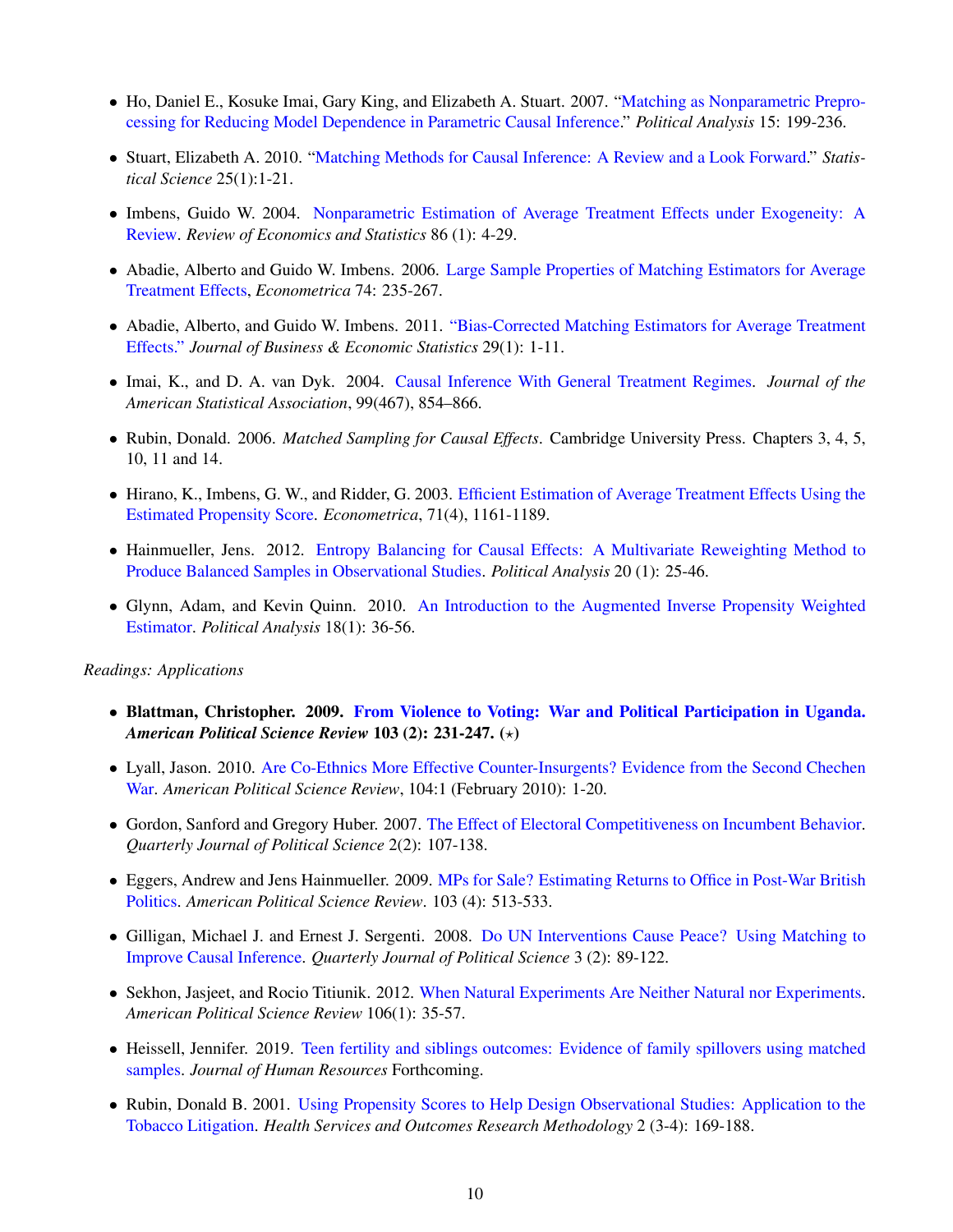### 4.3 Regression

– OLS as an estimator of causal effects

#### *Readings*

- Angrist and Pischke: Chapter 3.  $(\star)$
- Morgan and Winship: Chapters 6 and 7.  $(\star)$
- Aronow, Peter M and Cyrus Samii. 2015. "Does [Regression](https://onlinelibrary.wiley.com/doi/full/10.1111/ajps.12185) Produce Representative Estimates of Causal Effects?" *American Journal of Political Science* 60(1).
- Härdle, W and Linton, O. 1994. Applied Nonparametric Methods, in R. F. Engle and D. L. [McFadden](https://www.sciencedirect.com/science/article/pii/S1573441205800078) eds. *Handbook of Econometrics*, vol. 4. New York: Elsevier Science.
- *•* White, H. 1980. Using Least Squares to Approximate Unknown Regression Functions. *[International](http://www.jstor.org/stable/2526245) Economic Review* 21: 149-170.

### 4.4 Partial Identification and Sensitivity Analysis

- Nonparametric bounds
- Sensitivity analysis

#### *Readings: Theory*

- Morgan and Winship: Chapter  $12 (*)$
- *•* Guido W. Imbens. 2003. Sensitivity to Exogeneity [Assumptions](http://www.jstor.org/stable/3132212) in Program Evaluation. *The American Economic Review* 93 (2): 126–32.
- *•* Rosenbaum, Paul R. 2002. Observational Studies. Springer-Verlag. 2nd edition. Chapter 4.
- *•* Manski, Charles F. 1995. *Identification Problems in the Social Sciences*. Cambridge: Harvard University Press. Chapter 2.
- VanderWeele, Tyler J., and Onyebuchi A. Arah. 2011. Bias Formulas for Sensitivity Analysis of Unmeas[ured](http://journals.lww.com/epidem/Abstract/2011/01000/Bias_Formulas_for_Sensitivity_Analysis_of.8.aspx) Confounding for General Outcomes, Treatments, and Confounders. *Epidemiology* 22 (1): 42.
- *•* Cinelli, Carlos and Chad Hazlett. 2019. "Making sense of sensitivity: extending omitted [variable](https://rss.onlinelibrary.wiley.com/doi/full/10.1111/rssb.12348) bias." *Journal of the Royal Statistical Society: Series B (Statistical Methodology)* 82(1).

#### *Readings: Applications*

*•* Blattman, Christopher and Jeannie Annan. 2010. The Consequences of Child Soldiering. *Review [of](http://www.chrisblattman.com/documents/research/2010.Consequences.RESTAT.pdf) Economics and Statistics*,  $42(4)$ : 882–898.  $(\star)$ 

#### *Readings: Comparison of Experimental and Observational Studies*

• Shadish, William R., M.H. Clark, and Peter M. Steiner. 2008. Can Nonrandomized Experiments Yield Accurate Answers? A Randomized Experiment Comparing Random and Nonrandom Assignments. *Journal of the American Statistical Association* 103 (484): 1334-1344.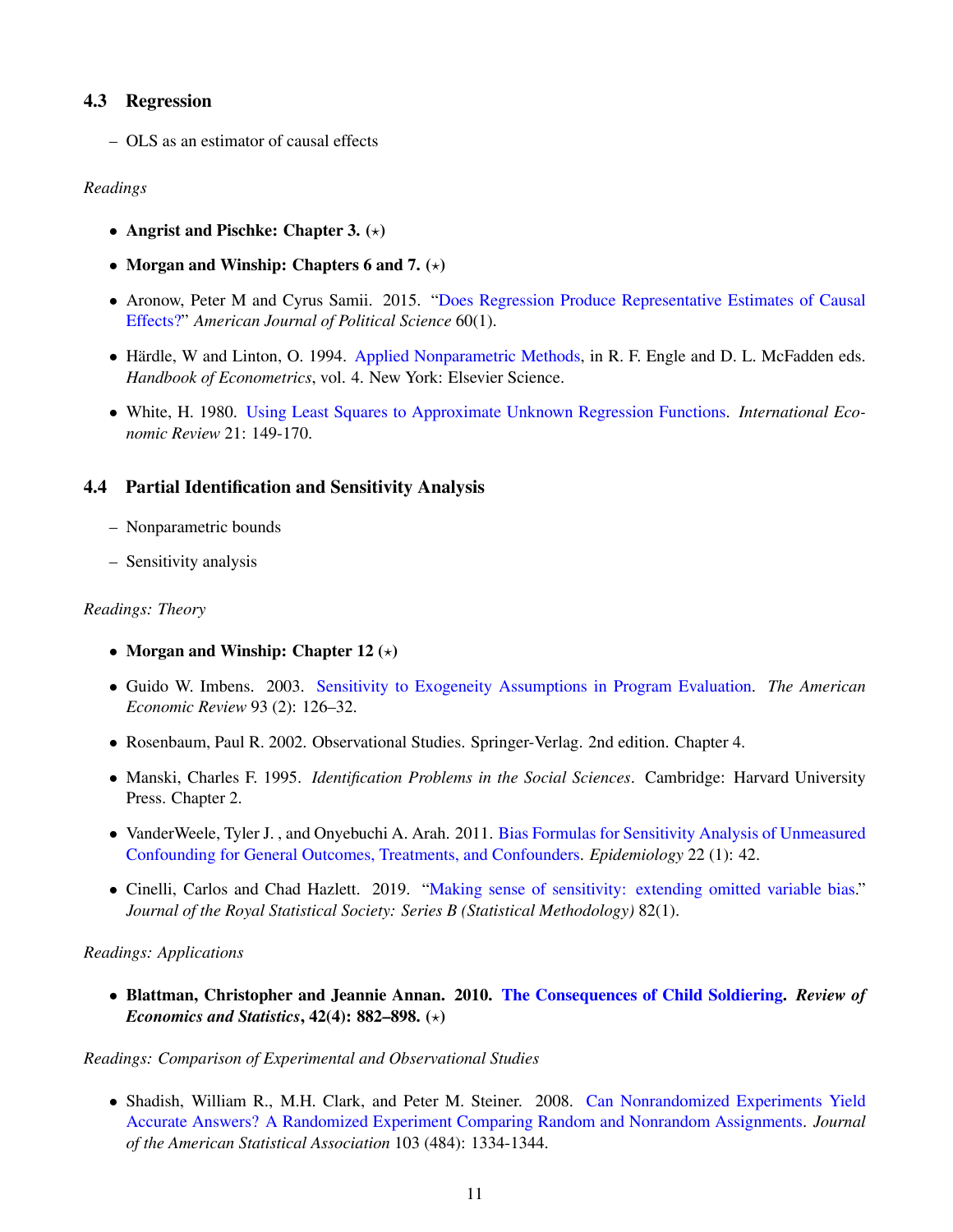- Dehejia, Rajeev H. and Sadek Wahba. 1999. Causal Effects in [Non-Experimental](http://www.jstor.org/stable/2669919) Studies: Re-Evaluating the Evaluation of Training Programs, *Journal of the American Statistical Association* 94 (448): 1053-1062.
- Heckman, James J., Hidehiko Ichimura and Petra Todd. 1998. Matching as an [Econometric](http://www.jstor.org/stable/2566973) Evaluation Estimator, *Review of Economic Studies* 65: 261-294.
- *•* Heckman, J., Ichimura, H., Smith, J., and Todd, P. 1998. [Characterizing](http://jenni.uchicago.edu/papers/Heckman_Ichimura_etal_1998_Econometrica_v66_n5_r.pdf) Selection Bias Using Experimental Data. *Econometrica*, 66(5), 1017-1098.
- Arceneaux, Kevin, Alan S. Gerber, and Donald P. Green. 2006. Comparing Experimental and Matching Methods using a Large-Scale Voter Mobilization Experiment. *Political Analysis* 14 (1): 1-36.

### 5 Instrumental Variables

- Treatment noncompliance
- Principal stratification
- Local average treatment effects
- Wald estimator and two-stage least squares

#### *Readings: Theory*

- Angrist and Pischke: Chapter  $4 (*)$
- Morgan and Winship: Chapter  $9 (*)$
- Angrist, Joshua D., Guido W. Imbens, and Donald B. Rubin. 1996. [Identification](http://www.jstor.org/stable/2291629) of Causal Effects Using Instrumental Variables. *Journal of the American Statistical Association* 91(434): 444-455.
- *•* Balke, Alexander and Judea Pearl. 1997. Bounds on [Treatment](https://escholarship.org/uc/item/3jq067x8.pdf) Effects from Studies with Imperfect Compliance. *Journal of the American Statistical Association*, 92: 1171–1176.

#### *Readings: Critiques*

- *•* Deaton, Angus. 2010. Instruments, Randomization, and Learning About [Development.](http://pubs.aeaweb.org/doi/abs/10.1257/jel.48.2.424) *Journal of Economic Literature* 48(2): 424-455.
- *•* Hernan, Miguel A., and James M. Robins. 2006. [Instruments](http://www.jstor.org.libproxy.mit.edu/stable/20486236) for Causal Inference: An Epidemiologist's Dream? *Epidemiology* 17(4): 360-72.
- Imbens, Guido W. 2010. Better [LATE](http://www.jstor.org/stable/20778730) Than Nothing: Some Comments on Deaton (2009) and Heckman and Urzua (2009). *Journal of Economic Literature* 48(2): 399-423.

#### *Readings: Applications*

- *•* Iyer, L. (2010). (!) Direct versus Indirect Colonial Rule in India: Long-Term [Consequences.](https://www.mitpressjournals.org/doi/pdfplus/10.1162/rest_a_00023) *The Review of Economics and Statistics*, 92(4), 693-713.
- Angrist and Krueger. 2001 Instrumental Varia[bles](http://www.jstor.org/stable/2696517) and the Search for Identification: From Supply and Demand to Natural Experiments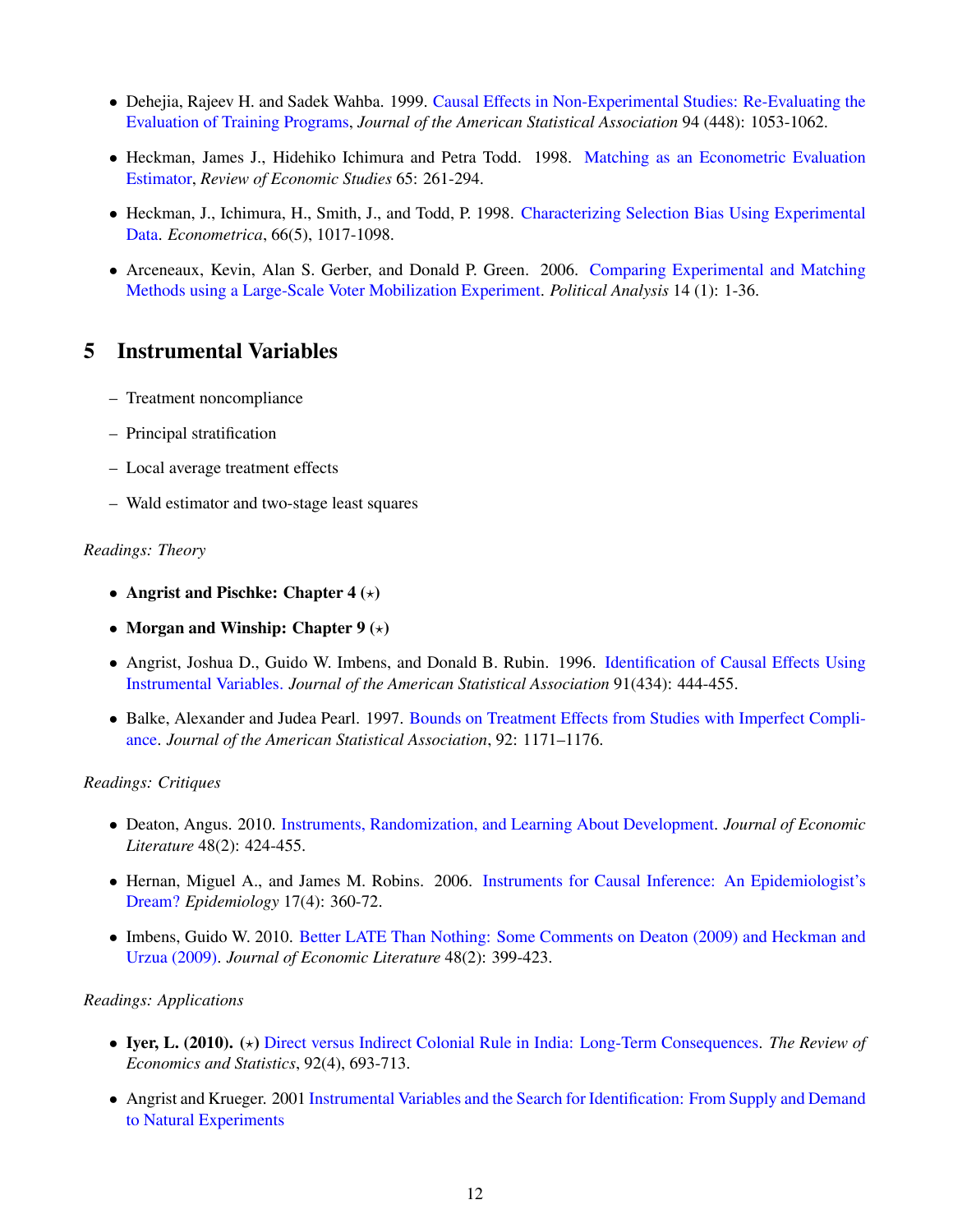- Acemoglu, Daron, Simon Johnson, and James A. Robinson. 2001. The Colonial Origins of [Comparative](http://www.jstor.org/stable/2677930) Development: An Empirical Investigation. *American Economic Review* 91(5): 1369-1401.
- Clingingsmith, David, Asim Ijaz Khwaja, and Michael Kremer. 2009. Estimating the Impact of the [Hajj:](https://www.jstor.org./stable/40506254) Religion and Tolerance in Islam's Global Gathering. *Quarterly Journal of Economics* 124(3): 1133-1170.
- *•* Levitt, Steven D. 2016. ["Heads](https://www.nber.org/papers/w22487) or Tails: The Impact of a Coin Toss on Major Life Decisions and Subsequent Happiness." *NBER Working Paper No. 22487*.
- Angris[t](http://www.jstor.org/stable/2006669), Joshua D. 1990. Lifetime Earnings and the Vietnam Era Draft Lottery: Evidence from Social Security Administrative Records. *American Economic Review* 80(3): 313-336.
- *•* White, Ariel. 2019. "Misdem[eanor](https://www.cambridge.org/core/journals/american-political-science-review/article/misdemeanor-disenfranchisement-the-demobilizing-effects-of-brief-jail-spells-on-potential-voters/2FEDEE197EA55768312586DA2FEFB8F9) Disenfranchisement? The Demobilizing Effects of Brief Jail Spells on Potential Voters." *American Political Science Review* 113(2).
- Dasgupta, Aditya. 2018. "Technological Change and Political Turnover: The Democratizing Effects of the Green Revolution in India." *American Political Science Review* 112(4):918-938.

## 6 Regression Discontinuity

– Sharp and Fuzzy Designs, Identification, Estimation, Falsification Checks

#### *Readings: Theory*

- Angrist and Pischke: Chapter  $6 (*)$
- de la Cuesta, Brandon and Kosuke Imai. 2016. Misunderstandings about the [Regression](http://imai.princeton.edu/research/files/RD.pdf) Discontinuity Design in the Study of Close Elections. *Annual Review of Political Science* 19. (!)
- *•* Cattaneo, Matias D, Nicols Idrobo, and Roco Titiunik. 2019. A Practical [Introduction](https://www.cambridge.org/core/books/practical-introduction-to-regression-discontinuity-designs/F04907129D5C1B823E3DB19C31CAB905) to Regression Discontinuity Designs Foundations. Cambridge University Press.
- Imbens, Guido W., and Thomas Lemieux. 2008. Regression Discontinuity Designs: A Guide to [Practice.](http://linkinghub.elsevier.com/retrieve/pii/S0304407607001091) *Journal of Econometrics* 142 (2): 615-35.
- *•* Hahn, Jinyong, Petra Todd and Wilbert Van der Klaauw. 2001. Identification and Estimation of [Treatment](http://www.jstor.org/stable/2692190) Effects with a Regression Discontinuity Design, *Econometrica* 69 (1): 201-209.
- *•* Keele, Luke and Rocio Titiunik. 2015. Geographic Boundaries as Regression [Discontinuities.](http://pan.oxfordjournals.org/content/23/1/127) *Political Analysis* 23 (1): 127-155.

#### *Readings: Applications*

- *•* Lee, David S. 2008. Randomized Experiments from [Non-random](http://linkinghub.elsevier.com/retrieve/pii/S0304407607001121) Selection in U.S. House Elections. *Journal of Econometrics* 142 (2): 675-697.
- Caughey, Devin, and Jasjeet Sekhon. 2011. Elections and the Regression Dis[continu](http://pan.oxfordjournals.org/content/19/4/385.abstract)ity Design: Lessons From Close U.S. House Races, 1942-2008. *Political Analysis* 19 (4): 385-408.
- *•* Eggers, Andrew, Olle Folke, Anthony Fowler, Jens [Hainmueller,](https://www.jstor.org/stable/24363608) Andrew Hall, and James Snyder. 2015. On the Validity of the Regression Discontinuity Design for Estimating Electoral Effects: New Evidence from Over 40,000 Close Races. *American Journal of Political Science* 59 (1): 259-274.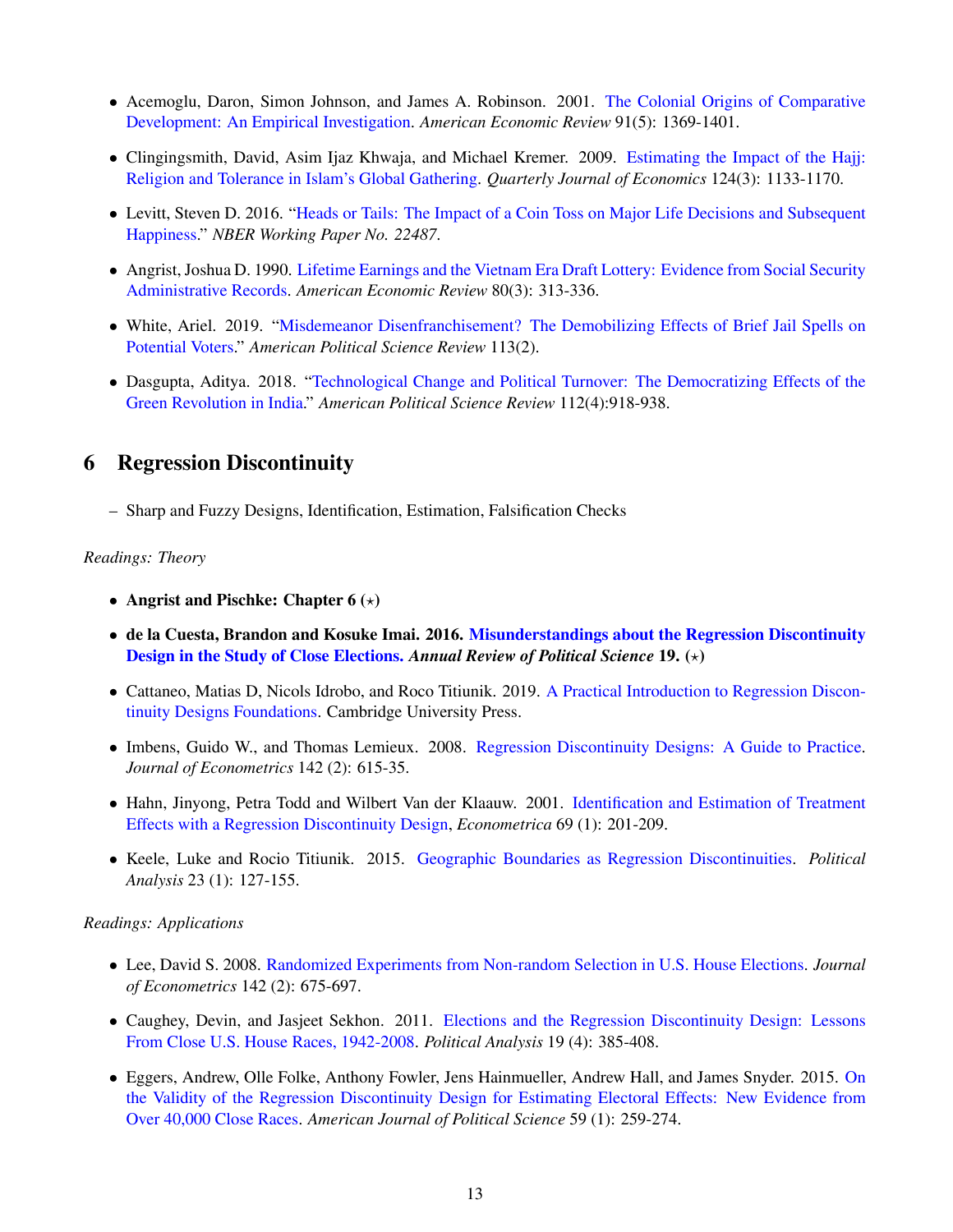- Dell, Melissa and Pablo Querubin. 2017. Nation Building Through [Foreign](https://academic.oup.com/qje/article/133/2/701/4110419) Intervention: Evidence from Discontinuities in Military Strategies. *The Quarterly Journal of Economics* 133 (2): 701-764.
- Clinton, Joshua D. and Michael W. Sances. 2018. "The Politics of Policy: The [Initial](https://www.cambridge.org/core/journals/american-political-science-review/article/politics-of-policy-the-initial-mass-political-effects-of-medicaid-expansion-in-the-states/246AA0F10B44EFD62A7B27C661730823) Mass Political Effects of Medicaid Expansion in the States." *American Political Science Review* 112(1).
- *•* Caughey, Devin, Yiqing Xu, and Christopher Warshaw. 2017. "Incremental [Democracy:](https://www.journals.uchicago.edu/doi/full/10.1086/692669?mobileUi=0&) The Policy Effects of Partisan Control of State Government." *Journal of Politics* 79(4).
- *•* Galiani, Sebastian, Stephen Knack, Lixin Colin Xu, and Ben Zou. 2017. "The effect of aid on [growth:](https://link.springer.com/article/10.1007/s10887-016-9137-4) evidence from a Quasi-experiment." *Journal of Economic Growth* 22(1):1-33.
- Gulzar, Saad and Benjamin J. Pasquale. 2017. "Politicians, Bureaucrats, and [Development](https://www.cambridge.org/core/journals/american-political-science-review/article/politicians-bureaucrats-and-development-evidence-from-india/130F6270702BDE2449BA4902C0FA1804): Evidence from India." *American Political Science Review* 111(1).

### 7 Fixed Effects and Difference in Differences

– Selection on time-invariant unobservables

#### *Readings: Theory*

- Angrist and Pischke: Chapter  $5 (*)$
- *•* Imai, Kosuke and In Song Kim. 2018. "When Should We Use Unit Fixed [Effe](https://onlinelibrary.wiley.com/doi/full/10.1111/ajps.12417)cts Regression Models for Causal Inference with Longitudinal Data?." *American Journal of Political Science* 63(2): 467-490.
- *•* Goodman-Bacon, Andrew. Difference-in-Differences with Variation in [Treatment](https://www.nber.org/system/files/working_papers/w25018/w25018.pdf) Timing. *Working Paper*.
- Abraham, Sarah and Liyang Sun. 2019. "Estimating Dynamic [Treatment](http://economics.mit.edu/files/14964) Effects in Event Studies with Heterogeneous Treatment Effects." *Working paper*.

#### *Readings: Fixed Effects Applications*

- *•* Acemoglu, Daron, Simon Johnson, James A. [Robinson,](https://www.aeaweb.org/articles.php?doi=10.1257/aer.98.3.808) and Pierre Yared. 2008. Income and Democ**racy.** American *Economic Review* 98 (3): 808-842. ( $\star$ )
- La Ferrara, Eliana, Albert Chong, and Suzanne Duryea. 2012. Soap Operas and Fertility: [Evidence](http://www.aeaweb.org/articles.php?doi=10.1257/app.4.4.1) from Brazil. *American Economic Journal: Applied Econometrics* 4(4): 10-1.
- Ladd, Jonathan McDonald, and Gabriel S. Lenz. 2009. Exploiting a Rare Co[mmunication](https://www.jstor.org/stable/25548125) Shift to Document the Persuasive Power of the News Media. *American Journal of Political Science* 53 (2): 394-410.
- *•* Berrebi, Claude. and Esteban F. Klor. 2008. Are Voters Sensitive to [Terrorism?](http://journals.cambridge.org/abstract_S0003055408080246) Direct Evidence from the Israeli Electorate. *American Political Science Review* 102 (3): 279-301.

#### *Readings: Difference in Differences Applications*

- *•* Sances, Michael. 2015. The [Distributional](https://www-journals-uchicago-edu.libproxy.mit.edu/doi/pdf/10.1086/683026) Impact of Greater Responsiveness: Evidence from New York **Towns.** *Journal of Politics* 78(1):105-119. (\*)
- *•* Lyall, Jason. 2009. Does Indiscriminate Violence Incite Insurgent Attacks? Evidence from [Chechnya.](http://www.jstor.org.libproxy.mit.edu/stable/20684590) *Journal of Conflict Resolution* 53 (3): 331-62.
- Card, David. and Alan B. Krueger. 1994. Minimum Wages and Employment: A Case Study of the Fast-Food Industry in New Jersey and Pennsylvania," *American Economic Review* 84 (4): 772-793.